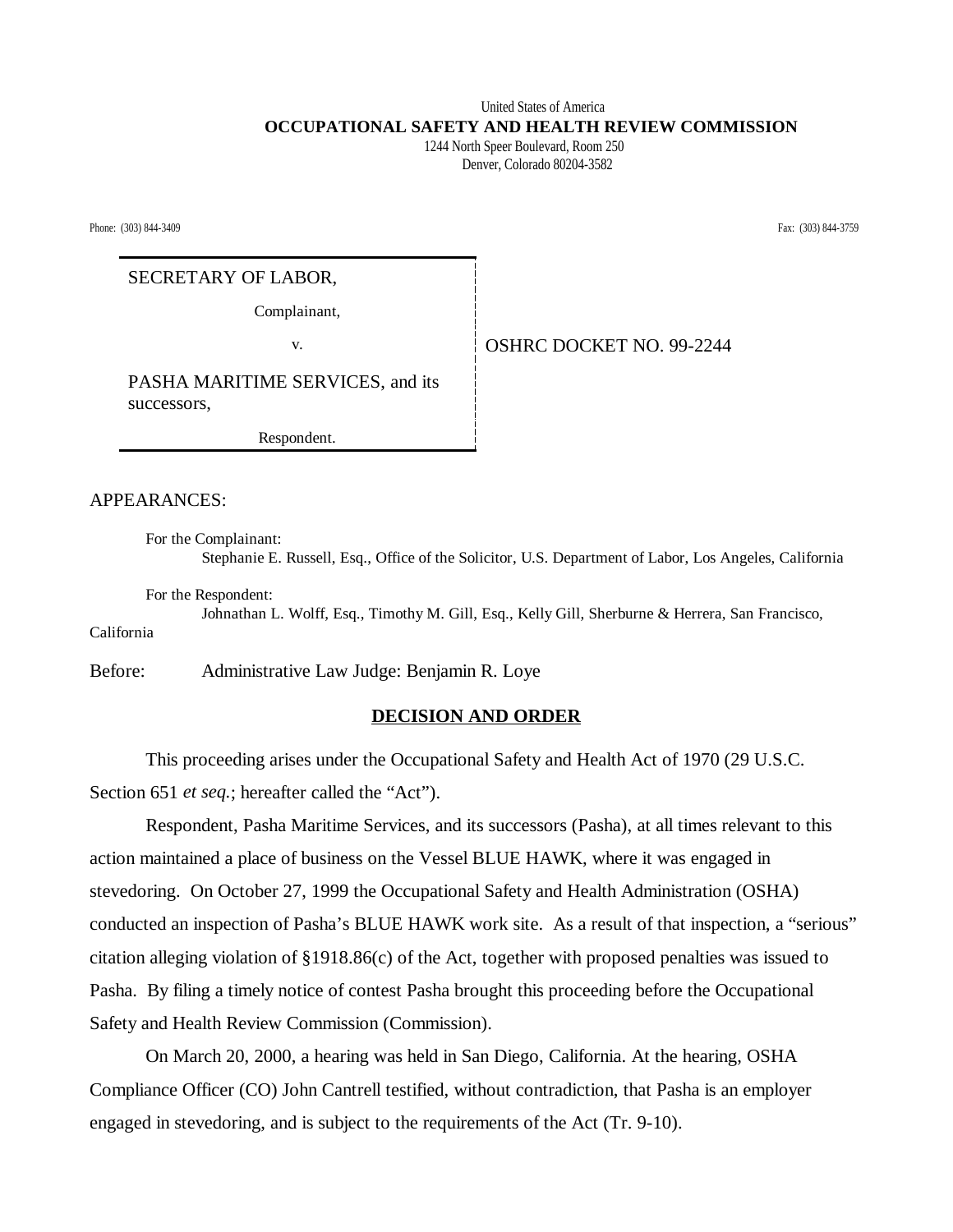The parties have submitted briefs addressing the violation alleged at citation 1, item 1, and this matter is ready for disposition.

#### **Alleged Violation**

Serious citation 1, item 1 alleges:

29 CFR 1918.86(c): Ramps used for pedestrian access shall meet the requirements of 1918.25. Such ramps shall provide a physical separation between pedestrian and vehicular routes. When the design of the ramp prevents physical separation, a positive means shall be established to prevent simultaneous use of the ramp by vehicles and pedestrians.

a) Mid and aft ship ramp aboard the roll on/roll off ship named "Blue Hawk": The employer did not provide longshoremen with designed walkways on the aft or mid ship ramps on the vessel "Blue Hawk."

#### *Facts*

CO Cantrell testified that on October 27, 1999 Pasha was engaged in Ro-Ro operations (wherein vehicles are driven on to and off of the vessel aboard which they are transported) at its BLUE HAWK work site (Tr. 13). Cantrell testified that there was no physical separation delineating pedestrian and vehicular routes on either the midship or the aft ramps of the BLUE HAWK (Tr. 12, 18). Cantrell testified that on two occasions during his inspection he observed employees using vehicular ramps to access the vessel (Tr. 13). On the first occasion, Cantrell observed two Pasha employees walking up the midship ramp (Tr. 13-14). Later Cantrell observed and photographed another Pasha employee, Travis Torres, walking up the same midship ramp (Tr. 20; Exh. C-2). Cantrell testified that he watched one round of vehicles being discharged down the midship ramp immediately before Torres came up the ramp (Tr. 53). Moreover, Cantrell testified, as Torres began to walk up the ramp, a van shuttling drivers back on board passed Torres on the ramp (Tr. 115). Cantrell stated that he did not see a signal man in the vicinity, and that it was clear there was no one directing traffic at the time he observed Torres (Tr. 113-14).

Cantrell testified that he had conducted an inspection of another of Pasha's work sites between six months and a year previously (Tr. 29). Cantrell stated that during the earlier inspection he had spoken to Pasha's operations manager, Chris Jensen, about the need for physical barriers between vehicular lanes and pedestrian walkways (Tr. 29). Jensen was with Cantrell on October 27, 1999 when they observed Torres walking up the ramp. Cantrell stated that Jensen told him at that time that employees shouldn't be walking up the ramps, but that it was impossible to monitor all the employees to ensure that they were doing what they were supposed to do (Tr. 25-27; Exh. C-2).

2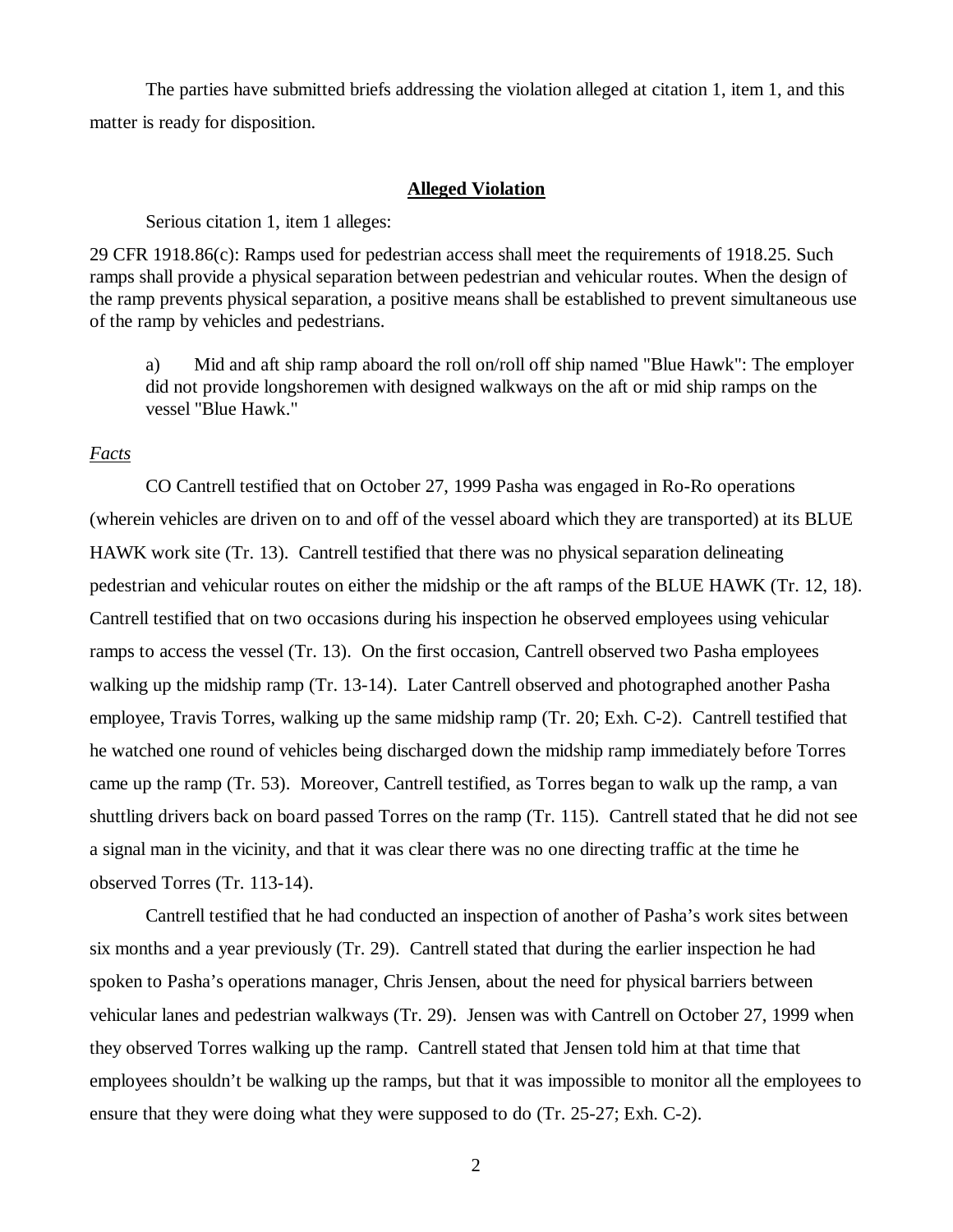Bengt Andersson, Pasha's safety manager (Tr. 60), admitted that there were no barriers to protect pedestrians from vehicular traffic on the midship ramp (Tr. 82). Andersson admitted that it had not been determined that it was infeasible to install such barriers; the ramps were, in fact, wide enough to accommodate a physical separation (Tr. 83). Nonetheless, Andersson stated that Pasha had determined that physical barriers were unnecessary, because it could keep pedestrian traffic off the ramps by other means (Tr. 84).

Andersson testified that discharging is normally set up so that there is only one way traffic on each ramp (Tr. 64). If passenger vans carrying longshoremen are coming up the midship ramp, as pictured in Complainant's Exhibit 2, all discharged vehicles should be going down the stern ramp (Tr. 65). According to Pasha's operation plan: "External ramps are not to be used for pedestrian traffic. Shuttle Buses will drive aboard the vessel or the gangway will be used for pedestrian traffic." (Exh. R-2, #5). Andersson testified that signalmen are assigned to direct traffic and to prevent pedestrians from walking up the ramp (Tr. 94). Andersson was not on the BLUE HAWK site on October 27, 1999, but he testified that the conditions described by Cantrell were contrary to Pasha's standard operating procedures (Tr. 65, 95; Exh. R-2).

Harmon Huff, Pasha's marine superintendent (Tr. 99), was present on the day of the inspection, and testified that traffic flow on the BLUE HAWK was set up so that vans bringing the drivers on board came up one ramp, while vehicles were discharged down the other (Tr. 99-100). Huff testified that a signalman was used on October 27, 1999 (Tr. 103). Huff was not on the midship ramp at the time of the alleged violation, and admitted that it was possible that the signal man might have "vanished for a few minutes and then came back." (Tr. 107).

#### *Discussion*

The cited standard provides:

**Roll-on roll-off (Ro-Ro) operations**. . . (c) Pedestrian traffic. Stern and side port ramps also used for pedestrian access shall meet the requirements of §1918.25. Such ramps shall provide a physical separation between pedestrian and vehicular routes. When the design of the ramp prevents physical separation, a positive means shall be established to prevent simultaneous use of the ramp by vehicles and pedestrians.

**The violation.** It is undisputed that Pasha was engaged in Ro-Ro operations. It is undisputed that there was no physical barrier on the midship ramp, though the design of the ramp did not prevent the physical separation of pedestrian and vehicle traffic.

3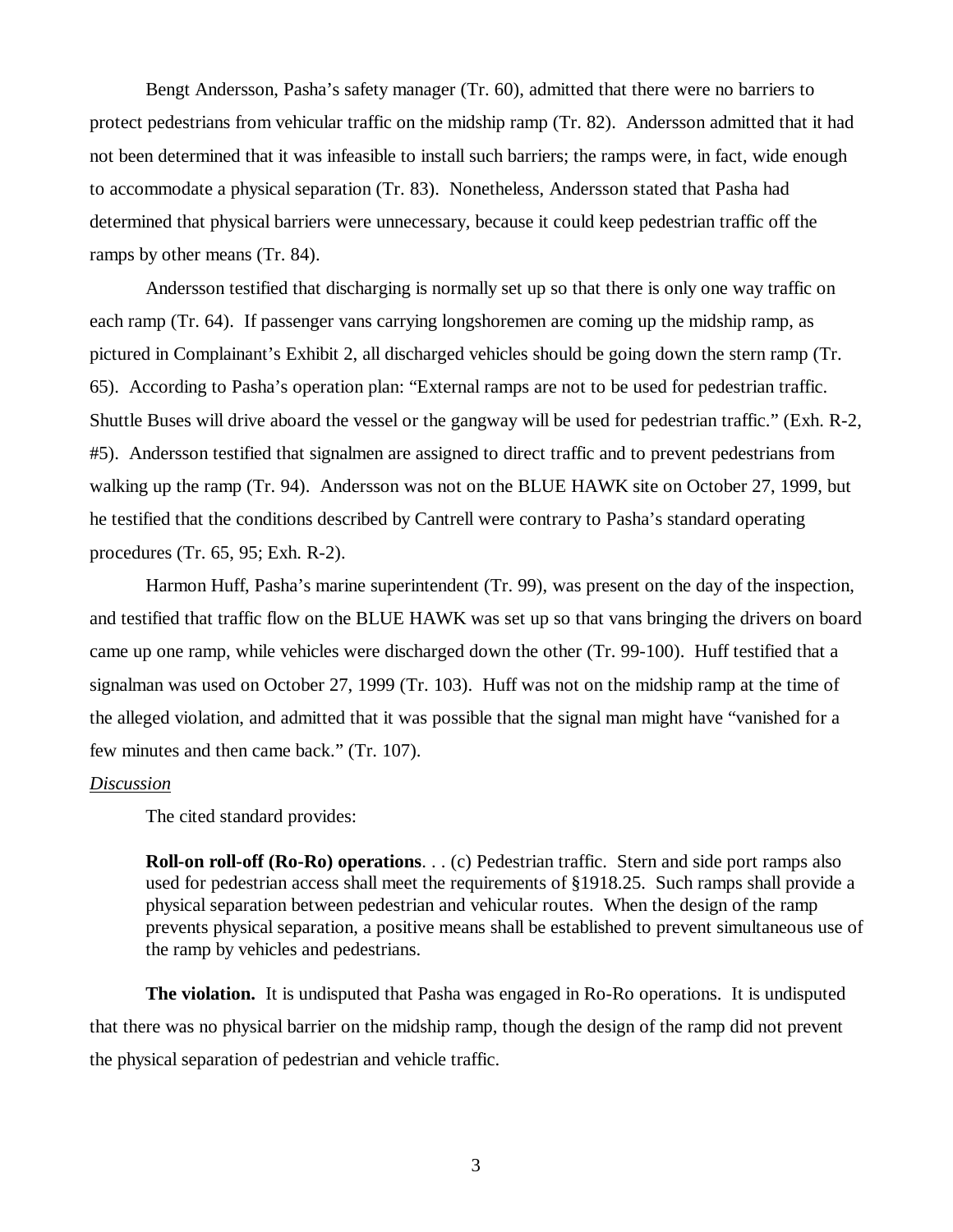The evidence establishes that the ramp was used for both vehicle and pedestrian traffic. On two occasions, CO Cantrell observed pedestrians using the ramp to access the vessel. When longshoreman Torres was photographed on the ramp, the ramp was concurrently used by Pasha's shuttle van, which passed Torres on the ramp as it drove aboard the BLUE HAWK.

Pasha maintains that the cited standard is intended to apply only to the discharge of vehicular cargo, and so is inapplicable in the cited circumstances. In addition, Pasha maintains that its operating procedures, which prohibit pedestrian traffic on ramps and provide for a signal man at each ramp to ensure the proper flow of traffic and personnel, satisfy the requirements of the standard.

**Applicability only to discharge of "cargo."** In support of its position, Pasha cites the preamble to the final rule, which states at 62 Fed.Reg. 40152, at 40177:

Final 1918.86, titled "Roll-on roll-off (Ro-Ro) operations," which was a new section in the proposal, addresses operations aboard Ro-Ro vessels. . . In such operations, personnel [lashing cargo] are exposed to being struck by vehicular traffic. In addition, other employees involved with loading or unloading wheeled cargo, both drivers and pedestrians, are exposed to traffic hazards. This section addresses the hazards attributable to this process, in which employees and vehicles are in closely confined and marginally illuminated space.

Initially, this judge notes, that if a statute does not create ambiguity on its face as to the intent of Congress it is neither necessary nor proper to look to secondary sources to discern the intent of the standard. *Unarco Commercial Products*, 16 BNA OSHC 1499, 1991-93 CCH OSHD ¶30,294 (No. 89- 1555, 1993); *Alaska Trawl Fisheries, Inc.,* 15 BNA OSHC 1699, 1991-93 CCH OSHD ¶29,758 (No. 89-1192, 1992). The language of §1918.86(c) is clear on its face, stating that during Ro-Ro operations, the employer shall provide a physical separation between pedestrian and vehicular routes. Nothing in the standard limits the requirement depending on the type of vehicular traffic to which pedestrians are exposed, or the direction in which the traffic is moving. Because there is no facial ambiguity in the standard, it is inappropriate to look to the standard's preamble for such a limitation.

Moreover, the interpretation suggested by Pasha would lead to an absurd result. As noted by the Secretary in her brief, the hazard to employees addressed by the standard, *i.e,* being struck by moving vehicles in a closely confined area are the same, regardless of the direction in which the vehicle traffic is moving. The injuries a pedestrian would sustain from impact with a shuttle van would be no less severe than those sustained from impact with a car being discharged.

Finally, the language Pasha relies on does not support Pasha's interpretation. The phrase "other employees involved with loading or unloading wheeled cargo, both drivers and pedestrians, are exposed to traffic hazards" is sufficiently broad to cover the circumstances cited here.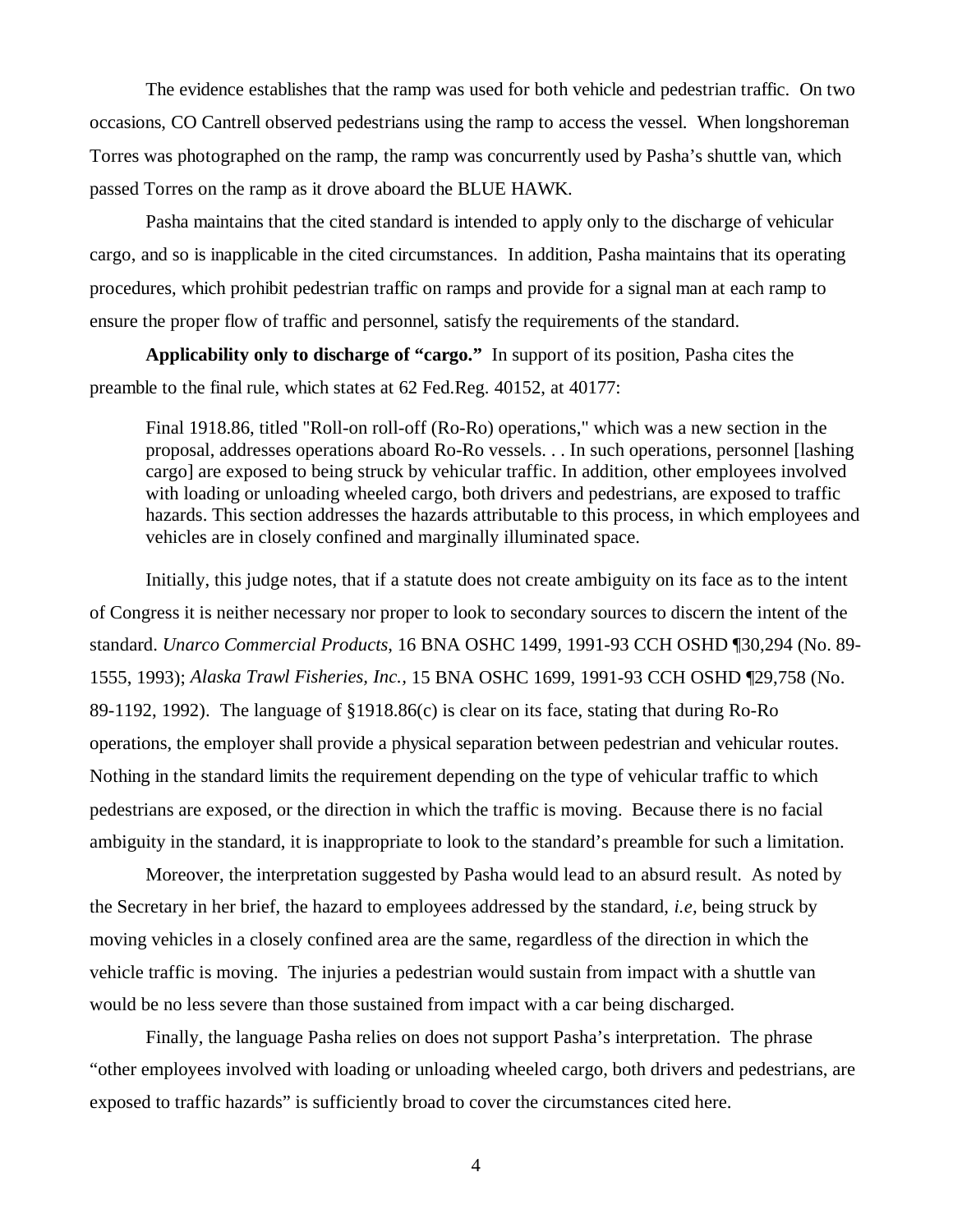**Adequacy of Pasha's operating procedures.** Pasha maintains that the Secretary has not established a violation because its operating procedures satisfy the requirements of the standard. This judge disagrees.

 When a standard contains an exception to its general requirement, the burden of proving that the exception applies lies with the party claiming the benefit of the exception. *Falcon Steel Co.*, 16 BNA OSHC 1179, 1991-93 CCH OSHD ¶30,059 (No. 89-2883, 89-3444, 1993). Moreover, exemptions to the sweep of remedial legislation must be narrowly construed and limited to effect only the remedy intended. *Pennsuco Cement and Aggregates, Inc.*, 8 BNA OSHC 1379 (No. 15462, 1980). The Secretary correctly notes that the cited standard is a performance standard, and requires a physical separation between vehicular and pedestrian routes. No alternatives to physical barriers are allowed, *unless* the design of the ramp renders physical barriers infeasible. Pasha admits that physical barriers could have been installed; Pasha was not, therefore, entitled to take advantage of the exemption in the standard.

Nonetheless, it is true that Pasha's written procedures prohibit pedestrian traffic on the external ramps, and require longshoremen to use shuttle buses or the gangway to access the vessel. The procedures further provide for the assignment of signalmen to prevent pedestrians from using the vehicle ramps. Had Pasha's written policies been followed, no longshoremen would have been exposed to a hazard, and no citation would have been issued. CO Cantrell himself indicated that the absence of physical barriers, in and of itself, would not result in a citation where there was no documented employee exposure (Tr. 29). As the record shows, however, Pasha's operating procedures were *not* followed. Employees did use the external ramps for vessel access, and in at least one case, used the ramp at the same time it was being used by vehicular traffic.

Though not argued by Pasha, its introduction of a work rule designed to prevent employee exposure to the cited hazard raises the issue of employee misconduct. Under Commission precedent, however, the mere existence of a work rule designed to prevent violation of an OSHA standard is insufficient to vitiate a proven violation of that standard. The employer must also show that it adequately communicated those work rules to its employees; took reasonable steps to discover violations of those work rules; and effectively enforced those work rules when they were violated. *New York State Electric & Gas Corporation*, 17 BNA OSHC 1129, 1995 CCH OSHD ¶30,745 (91-2897, 1995).

Pasha introduced a copy of its "gangway talk" for the BLUE HAWK job, which includes the instruction not to use external ramps for transit, and the requirement that the shuttle bus or gangway be

5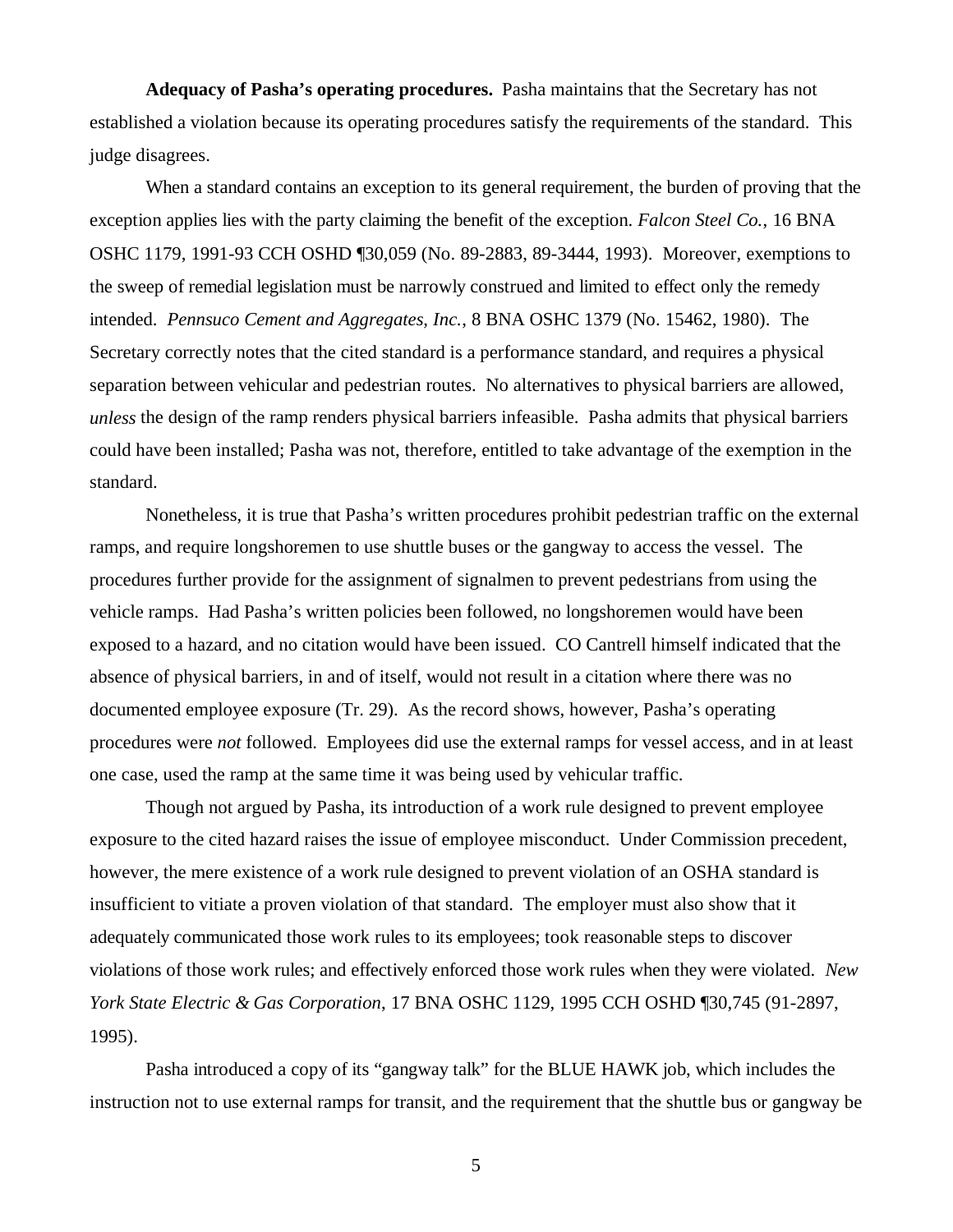used for accessing the vessel (Exh. R-4). Huff testified that the ship boss, Augie Reyes, gave the gangway talk (Tr. 78-79). Huff testified that he was sure longshoremen have been verbally admonished not to walk up the ramp, but did not have any personal knowledge of any verbal discipline (Tr. 90). Nor was Huff aware of any other disciplinary measures taken by Pasha to discourage pedestrian use of the vehicle ramps (Tr. 90-91). Pasha employees disregarded the prohibition against using the ramps as pedestrian routes when there was not vehicular traffic, suggesting that the rule was not, in fact, enforced. At the time of the violation, though there was vehicular traffic on the ramp, there was no signalman present to prevent pedestrian access (Tr. 113-14). Operations manager Jensen told CO Cantrell that it was impossible to monitor all the employees to ensure that they followed proper procedures (Tr. 26-27, 113-14).

Pasha failed to demonstrate that it had effectively communicated and/or enforced its work rule prohibiting the use of external ramps as pedestrian walkways, and therefore, has not shown that Travis Torres' conduct was unpreventable.

The violation is established.

#### *Penalty*

A penalty of \$1,500.00 was proposed.

CO Cantrell testified that an employee in a vehicle lane could have his foot run over, or be struck by a vehicle. An employee struck by a car or van would probably suffer broken bones (Tr. 33). The violation, therefore, was properly classified as "serious." Cantrell believed the probability of such an accident occurring was low (Tr. 34-35). The Secretary offered no evidence that Pasha had received citations for any prior violations of the Act. Cantrell stated that he gave Pasha full credit for good faith (Tr. 35).

One employee was exposed to the cited hazard for the seconds it took the shuttle van to pass him. Although it was in technical violation of the standard, Pasha had enacted alternative practices which, if followed, would have eliminated the hazard addressed by the standard. CO Cantrell believed that Pasha acted in good faith . Taking into account the relevant factors, this judge finds that a penalty of \$500.00 is appropriate.

#### **ORDER**

1. Citation 1, item 1, alleging violation of 29 CFR 1918.86(c) is AFFIRMED, and a penalty of \$500.00 is ASSESSED.

| $\sqrt{s}$       |  |
|------------------|--|
| Benjamin R. Loye |  |